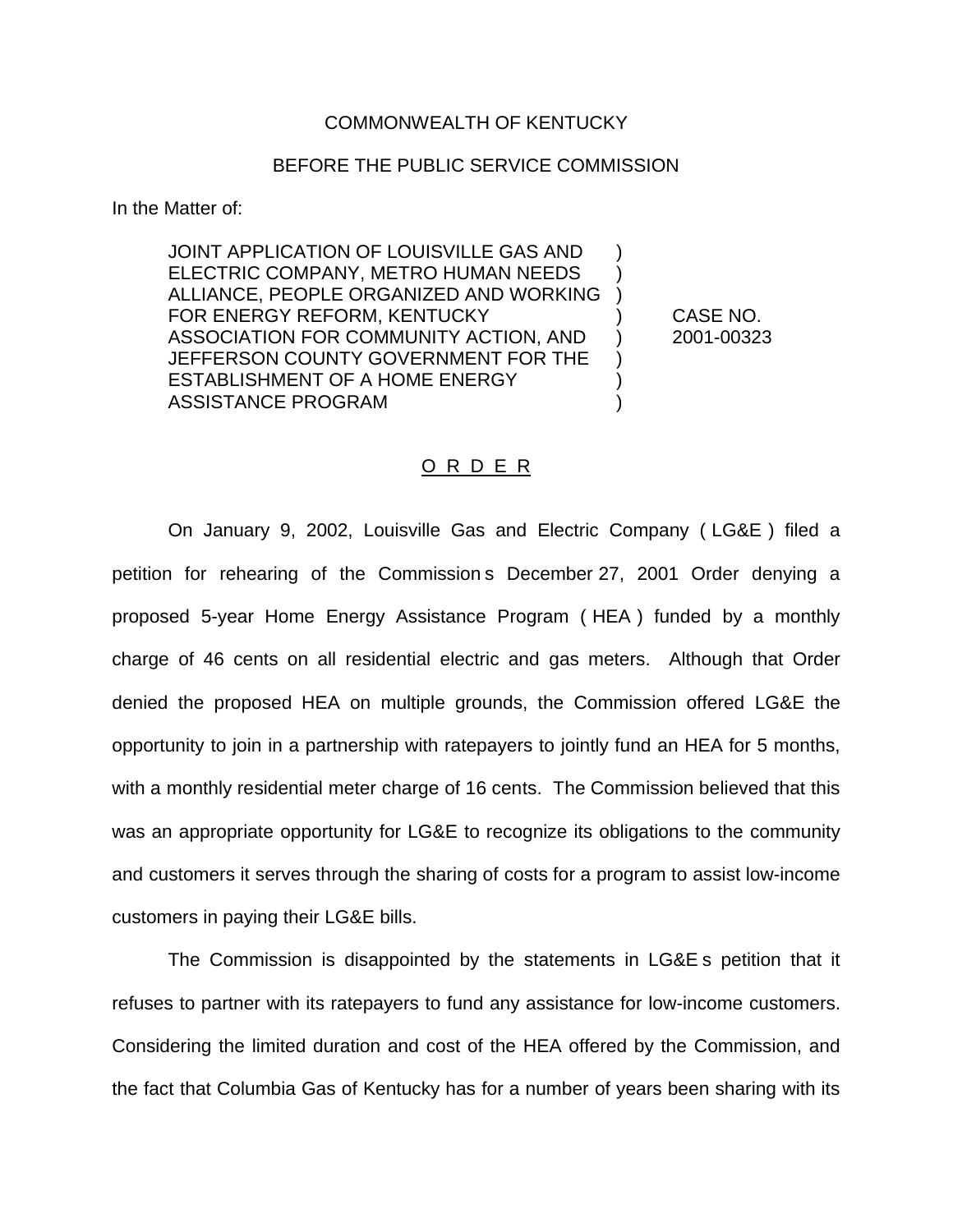ratepayers the cost of a low-income program, LG&E s refusal to participate is most unfortunate. However, LG&E s petition does propose an alternative HEA that would be in effect through May 2002 and be funded solely by residential ratepayers through a 10 cent-per-month charge on all gas and electric meters.

LG&E s co-applicants have indicated their concurrence in the alternative HEA set forth in LG&E s petition for rehearing, while Intervenor Robert L. Madison filed a response in opposition due to the lack of LG&E funding and the lack of geographic diversity of the program participants. Mr. Madison also filed a petition for rehearing, questioning whether the HEA as originally proposed satisfied the requirements under KRS 278.285(1)(f), relating to participation by customer representatives and the Office of the Attorney General ( AG ). He also argues that once the Commission determined that the proposed HEA did not satisfy the statutory criteria, the Commission had no authority to propose an alternative HEA. He also challenges the use of a per-meter charge to fund such a program, the absence of any specific discussion in the December 27, 2001 Order on his recommendation of an alternative basis for determining the income eligibility of program participants, the need for public notice of all meetings to develop an HEA, and the need for access to information to demonstrate that HEA funds are disbursed based on the demographics of the LG&E service territory.

Based on the petitions for rehearing and being otherwise sufficiently advised, the Commission finds that LG&E s proposal to implement an alternative HEA through May 31, 2002, funded by a monthly charge of 10 cents for each electric and gas meter, is reasonable considering the expiration of the prior funding for low-income customer assistance. The Commission notes that LG&E s petition only addressed the funding

-2-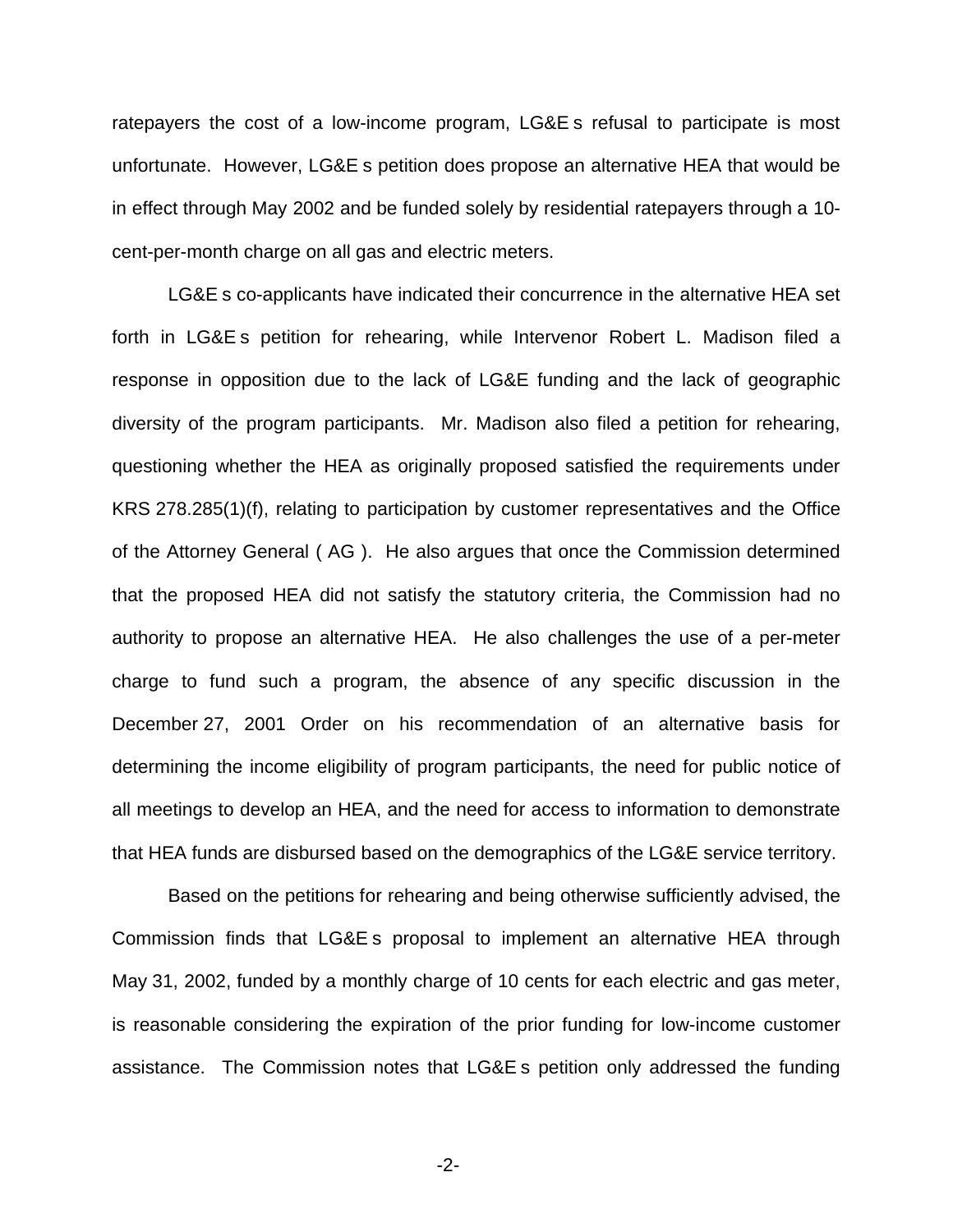aspect of its alternative HEA, and did not discuss the other components of the modified HEA pilot program proposed by the Commission in the December 27, 2001 Order. Therefore, our approval of LG&E s alternative HEA program also includes the following requirements:

- LG&E should maintain records separately identifying the HEA funds generated from gas meters and electric meters.
- LG&E should maintain records that document the level of assistance provided to gas customers and to electric customers separately. LG&E may need assistance in gathering this information from Affordable Energy Corporation.
- Within 30 days of the end of the pilot program, LG&E should provide the Commission with detailed reports based on the records identifying the gas or electric source of funds and the gas or electric distribution of funds.
- The Commission will approve and adopt the eligibility requirements originally proposed by the Joint Applicants for the HEA program.
- If LG&E determines that for this pilot period a Consultative Board is needed, the composition of that board must be the same as outlined in the Commission s December 27, 2001 Order. A list of the board members and the interests they represent should be filed with the Commission no later than February 15, 2002.
- If LG&E determines that there is no need for a Consultative Board during the pilot period, LG&E will be responsible for the decisions that were to be made by the Consultative Board.

In addition, LG&E s funding proposal includes a request to charge residential ratepayers

for the cost of evaluating the HEA. Since LG&E has neither provided a cost estimate for

such an evaluation nor explained why the evaluation cannot be done in-house, the

Commission finds this request to be unreasonable. The 10-cent-per-month meter

charge approved herein should be used exclusively to fund HEA benefits and necessary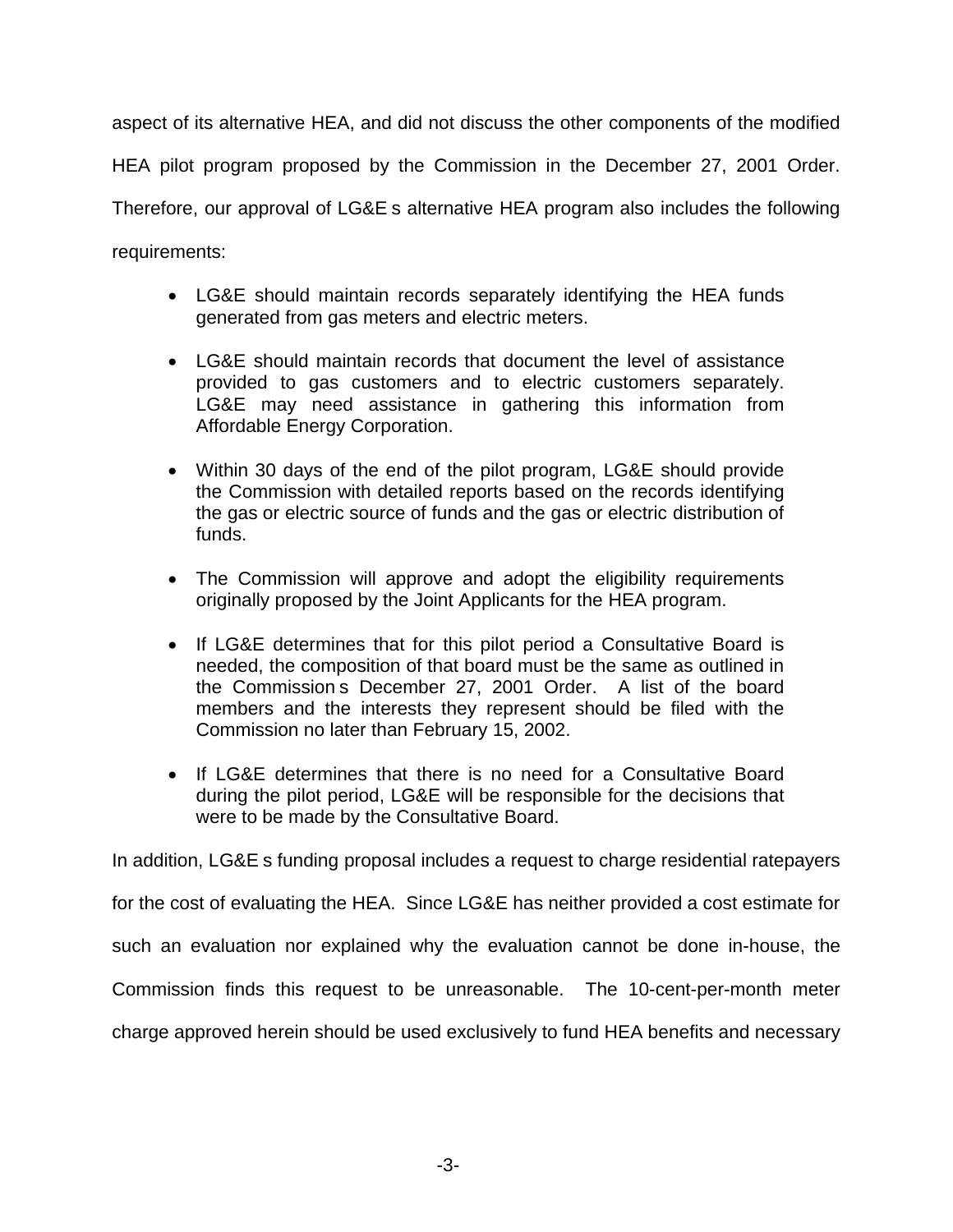administrative costs. Any evaluation should be performed by LG&E and any costs treated as a general cost of service.

The Commission is not persuaded by the arguments raised on rehearing by Mr. Madison. The first issue raised by Mr. Madison, relating to whether the HEA as originally proposed satisfies the statutory criteria, was specifically addressed in the December 27, 2001 Order by the findings that the lack of meaningful involvement by the AG in its development was one of the factors that contributed to its rejection as being unreasonable. While the Commission appreciates Mr. Madison s opinion that the Commission lacks the authority to propose a modified HEA once a proposed HEA is rejected, we do not share his opinion. The Commission is empowered with exclusive jurisdiction over the rates and service of utilities. While the lack of participation of the AG in the development of the originally proposed HEA justified its rejection, the Commission s proposed HEA, as well as the LG&E alternative proposed on rehearing, satisfy the overriding statutory standard of reasonableness based on their limited duration and limited costs.

With respect to his objection to the use of a per-meter charge, while it is true that such a charge does impact other portions of ratepayers bills such as taxes, a per-meter charge imposes an equal burden on all customers. Since that charge will now be only 10 cents per meter and in effect only through May 31, 2002, a per-meter charge is reasonable. As to the use of his proposed alternative criteria for determining eligibility of program participants, Mr. Madison has failed to demonstrate that the existing guidelines allow individuals with sufficient resources to pay their utility bills to be eligible

-4-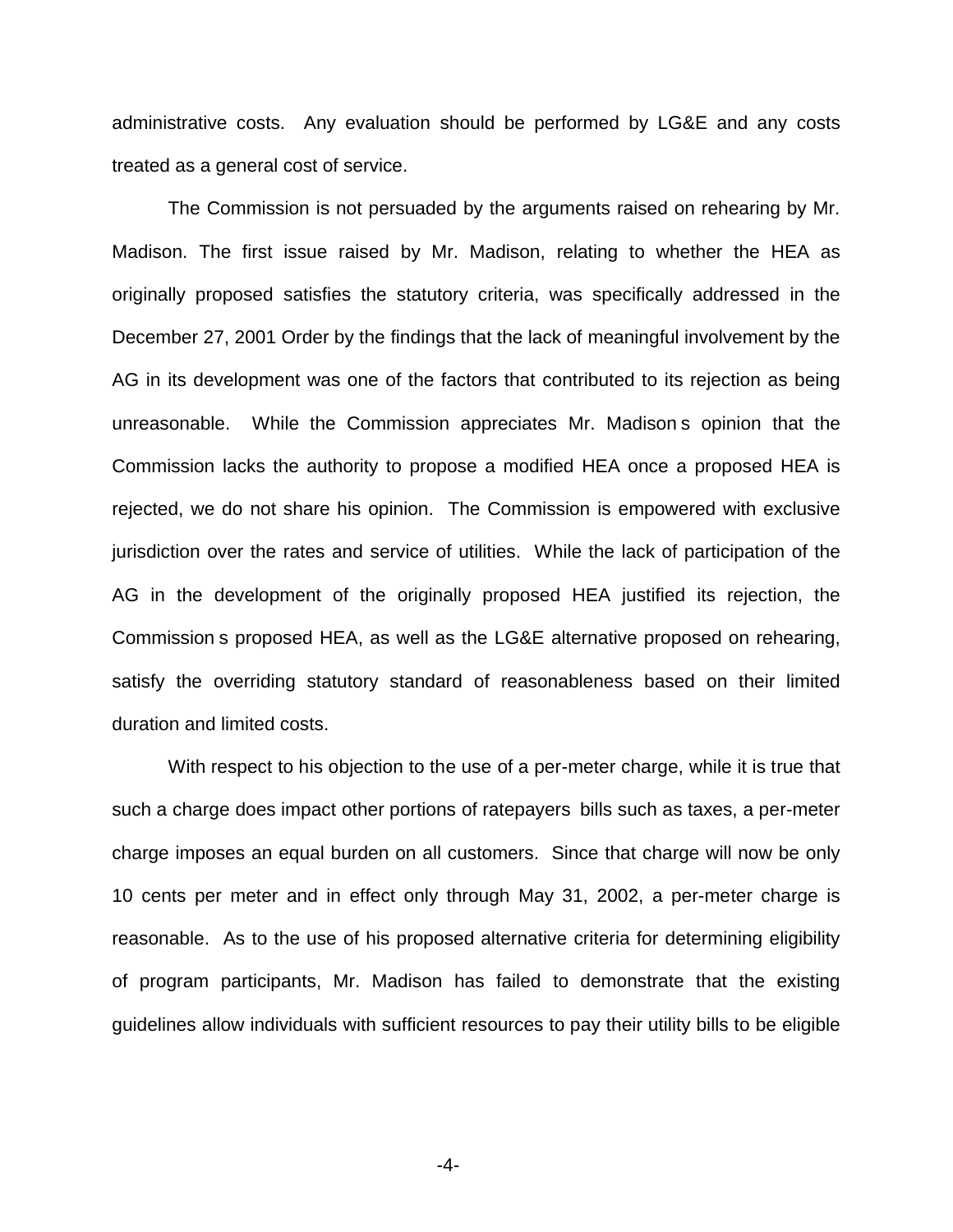for HEA, or that his proposed guidelines would exclude from eligibility only those customers who have the financial resources to pay their bills.

While the Commission included an extensive discussion in its December 27, 2001 Order on the need for the joint applicants to be more inclusive with customer representatives and the AG in developing any future HEA, Mr. Madison s proposal to require public notice of any meeting on the development of an HEA is unnecessary. LG&E and its co-applicants are already on notice of their obligation to fully demonstrate the extent of participation by customer representatives in any future HEA, and any such HEA will be subject to a hearing at the Commission following public notice in the LG&E service territory. Finally, as to the demographic information requested by Mr. Madison, the December 27, 2001 Order rejected his claims that the HEA funds need to be distributed in each county based on the amount collected in that county. The Commission did, however, caution LG&E and its co-applicants that there was a need to ensure that applications from those outside of Jefferson County, Kentucky are processed as promptly as those from within.

In its December 27, 2001 Order, the Commission outlined eight issues that must be addressed and reflected in any new HEA program that may be proposed for the LG&E service territory. The Commission also found that any proposal to implement an HEA for the 2002 heating season or beyond should be filed with the Commission no later than May 31, 2002. The decision herein to approve LG&E s alternative HEA pilot program does not change this finding, and it is still in force.

-5-